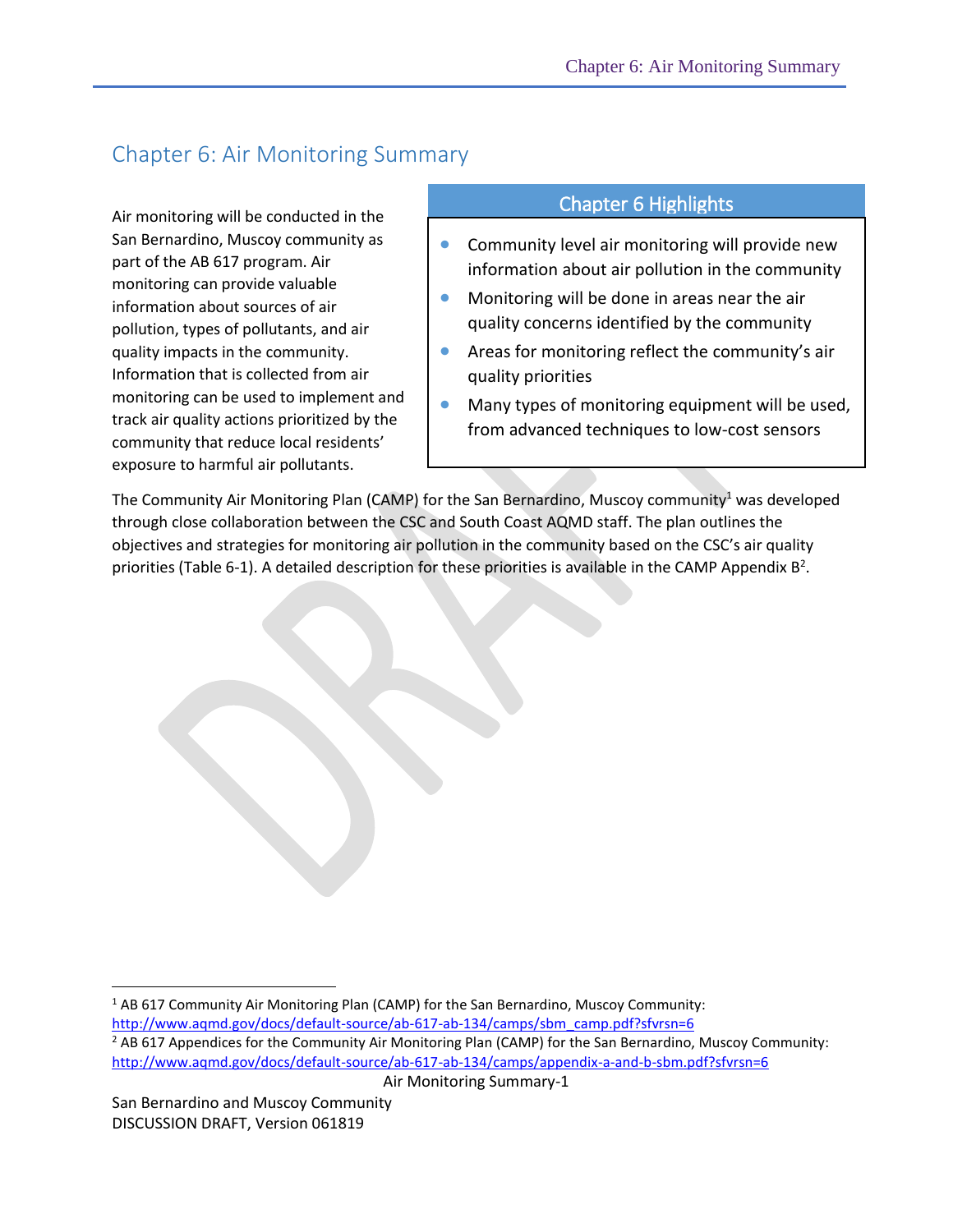| Air Quality Priority <sup>3</sup>        | <b>Potential Concerns</b>                   |
|------------------------------------------|---------------------------------------------|
| 1-Truck Idling and Truck Traffic related | Combustion emissions<br>-                   |
| to Warehousing                           | Truck idling<br>$\overline{\phantom{0}}$    |
|                                          | Truck traffic                               |
| 2-BNSF Railyard                          | Trains                                      |
|                                          | Railyards<br>$\overline{\phantom{a}}$       |
| 3-Schools/Hospitals/Parks/Community      | Human exposure<br>-                         |
|                                          | Proximity to BNSF and Omnitrans<br>-        |
| 4-Warehousing                            | New warehousing<br>$\overline{\phantom{a}}$ |
|                                          | Proximity to residences                     |
| 5-Traffic on Freeways and Major          | Trucks                                      |
| Roadways                                 | Impact on residents                         |
| 6-Omnitrans Bus Yard                     | Odors<br>-                                  |
|                                          | Air toxic exposure                          |
|                                          | Routes used by Omnitrans                    |
| 7- Cement Manufacturing                  | Dust<br>-                                   |

| Table 6-1. Air quality priorities for the San Bernardino, Muscoy community |  |
|----------------------------------------------------------------------------|--|
|----------------------------------------------------------------------------|--|

The San Bernardino, Muscoy community covers a large geographical area that is affected by a variety of air pollution sources. Consequently, multiple air monitoring methods are necessary to address the community's air quality priorities. These methods include mobile, fixed and low-cost sensor air monitoring. Mobile air monitoring can be conducted using real- or near real-time instruments to allow for wide scale community air pollution mapping, and provide more detailed information about air pollution levels at specific locations at specific times (i.e. higher spatial and temporal resolution). Fixed air monitoring can be strategically placed at specific locations near one or more air pollution sources of interest better characterize emissions in the community and assess residents' exposure to air pollution. Mobile and fixed air monitoring can be further enhanced with information from air quality sensors that provide real- or near-real time air pollution information. A benefit of these sensors compared to other monitoring technologies is that they can be installed in more places in the community thereby providing more detailed real-time air quality information. However, low-cost sensors are not as accurate as traditional monitoring techniques, and only measure a limited number of pollutants.

Figure 6-1 identifies areas where air monitoring will occur within the San Bernardino, Muscoy community. The CSC prioritized these areas based on community air quality concerns and sources of air pollution. The monitoring areas and priorities can change based on the information gathered during monitoring, input from the community, and/or newly available data from different organizations. A discussion regarding air pollutants measurements and technologies that will be deployed in these areas is provided in the CAMP. The air monitoring strategies outlined in the CAMP may be updated based on

 $\overline{a}$ 

Air Monitoring Summary-2 <sup>3</sup> The CAMP refers to the air quality priorities using the grouping shown in Table 6-1, however, through the development of the CERP the CSC refined these priorities to more closely reflect community air quality concerns.